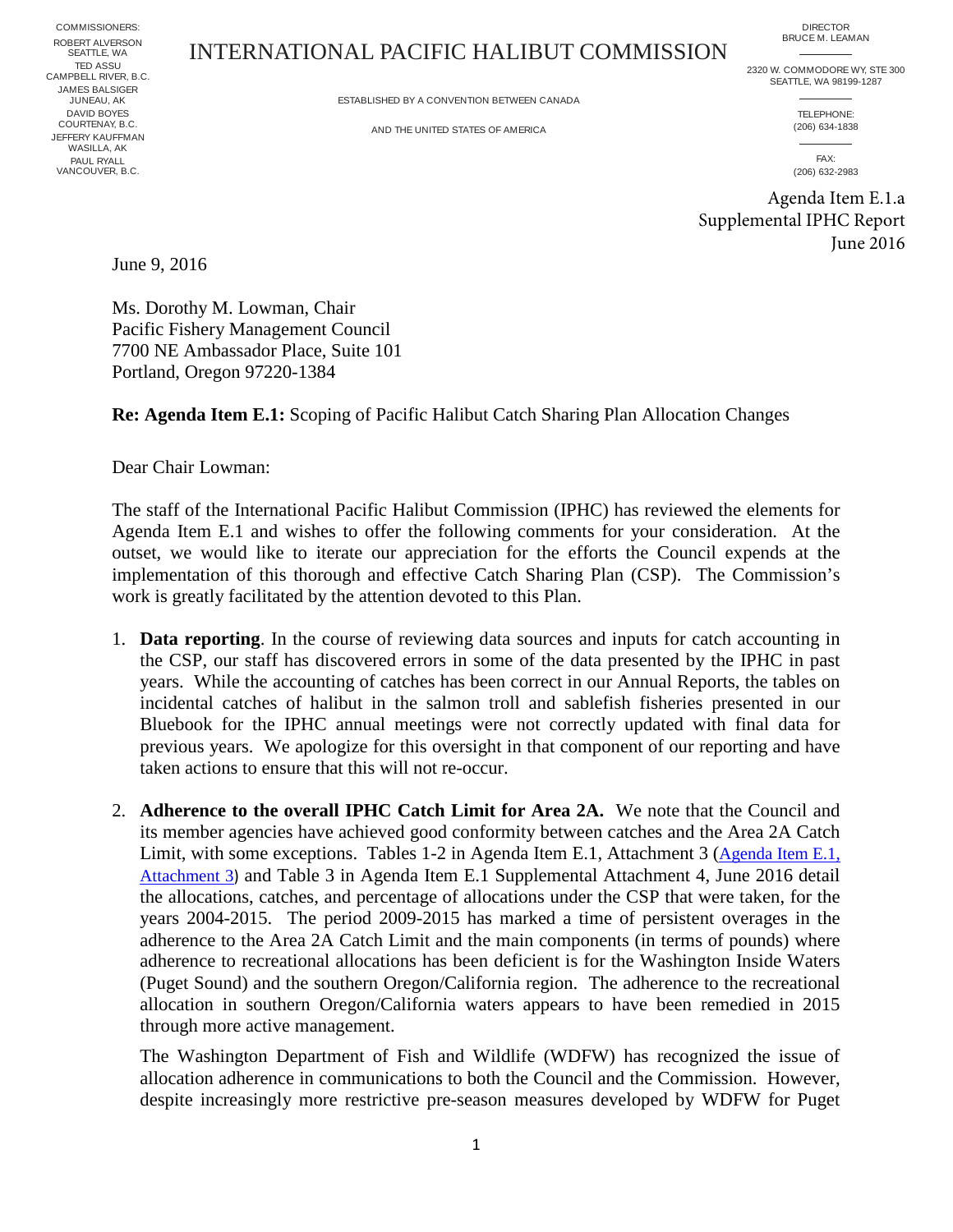Sound, the adherence to the allocation has not notably improved. The recreational fishery in this area is not under active in-season management and, while the Commission understands the difficulty of management for this area due to multiple access points, it is clear that the measures undertaken to date have not produced the desired result. The Commission has appreciated the responsiveness of the Council to our previous communications concerning adherence to the Area 2A Catch Limit and trust that you will continue to direct your attention to this issue.

Lastly, on the issue of catch reporting, we appreciate that the State agencies have responded positively to our request for estimates of halibut release mortality in the recreational fisheries. However, the data provided are not yet current and the Commission necessarily used an estimate of this mortality for 2015 (Dykstra 2015). We encourage the agencies to provide the most current data so that it can be incorporated into the Commission's annual process, thus avoiding the use of extrapolations based on previous year's data.

3. **Spatial allocations within the CSP.** The IPHC staff has noted the public comment on the spatial allocations within the CSP. It is of considerable concern to the staff that some harvesters appear to interpret the results of the IPHC setline survey inappropriately. Estimates of halibut abundance on scales smaller than IPHC regulatory areas can vary substantially and will not necessarily reflect regulatory area abundance. The IPHC's standardized 10 nmi survey grid is designed to sample efficiently, and at the same rate, across a broad range of depth and habitats from California to the Bering Sea. However, this sampling approach is not appropriate for estimating abundance at fine spatial scales, where catch rates can be greatly influenced by only a small number of stations, the exact locations of those stations, or interannual variability at small scales. The IPHC has also observed greater interannual variability at the extremes of the halibut stock's geographical range, such as in Areas 2A, 4B, and 4CDE. Figure 1 shows survey catch rates for IPHC survey charter regions of Area 2A over the 2004-2015 period. We note in passing that the IPHC charter regions are developed for operational efficiency and the boundaries of these regions do not precisely match State boundaries used in the CSP. The significant point of Fig. 1 is that these the catch rates in these charter regions areas vary substantially over time and not in concert within a given year. The latter illustrates the difficulty of attempting to interpret broad-scale trends from smaller subsets of data.

It is important to recognize that the Commission does not use the survey catch rate data in raw form to apportion the estimated coastwide biomass into regulatory area biomasses. Adjustments are made to each area's WPUE to account for incomplete survey coverage in some years. These adjustments can incorporate data from other sources for regions with no survey coverage (e.g., NMFS trawl survey in part of northern California). The Commission also uses a statistical averaging procedure to account for interannual variability, as well as adjusting catch rates for catchability differences among areas and for the timing of the surveys in relation to removals by fisheries, when it calculates the apportioned biomass for each regulatory area (Webster and Stewart 2016). The ultimate factors used for apportionment can differ substantially from the raw survey data (Fig. 2), particularly for areas such as Area 2A where variability in catch rates is high.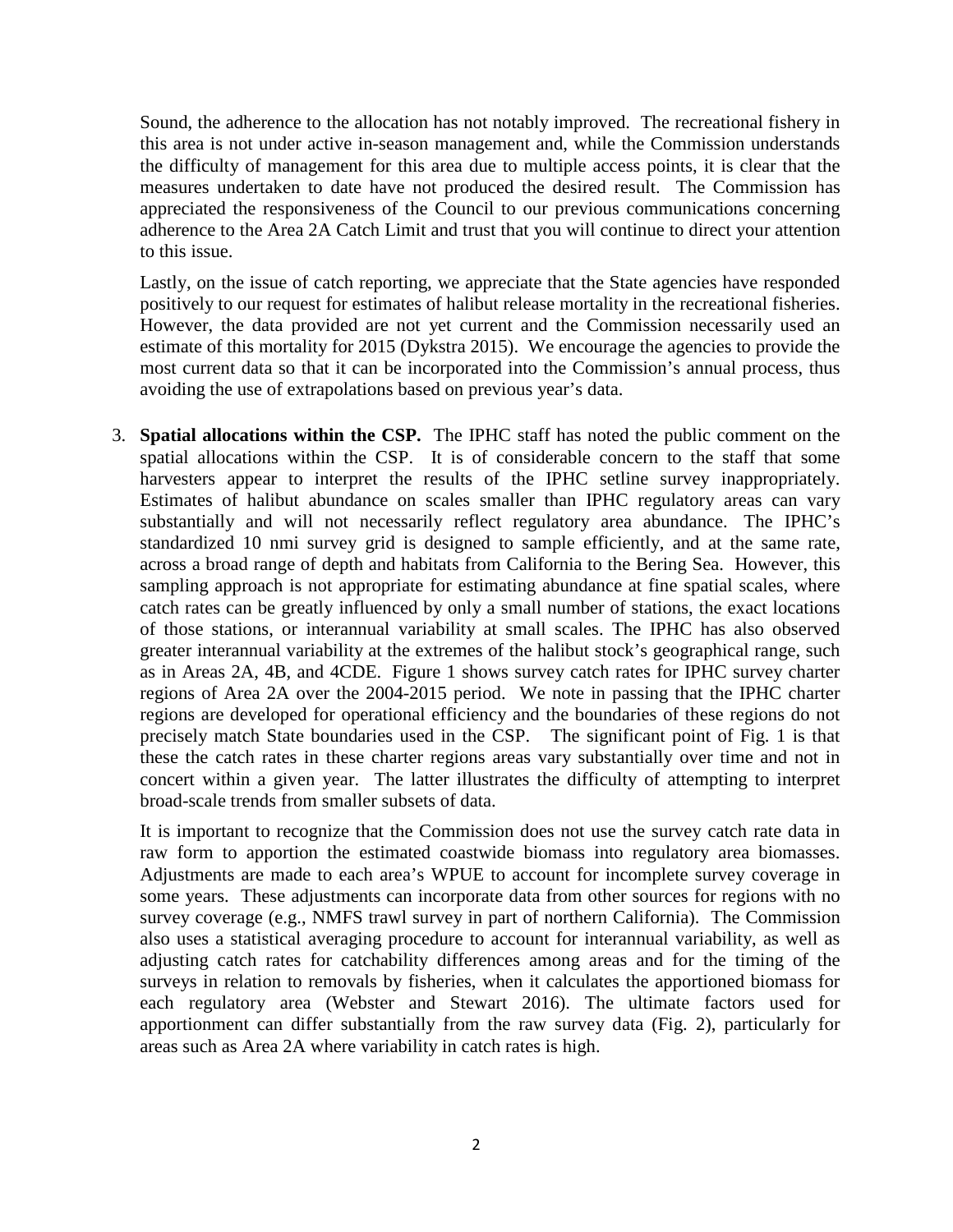We appreciate the opportunity to comment on this agenda item and assure the Council of our continued desire to work cooperatively in the resolution of management issues for Pacific halibut in Area 2A.

Sincerely,

ر

Bruce M. Leaman Executive Director

cc: IPHC Commissioners Chuck Tracy, PFMC Kelly Ames, PFMC

## **References**

Dykstra, C. 2016. 2015 Sport fishery review. Int. Pac. Halibut Comm. Report of Assessment and Research Activities 2015: 36-46.

Webster, R.A. and Stewart, I.J. 2016. Setline-survey based apportionment estimates. Int. Pac. Halibut Comm. Report of Assessment and Research Activities 2015: 210-219.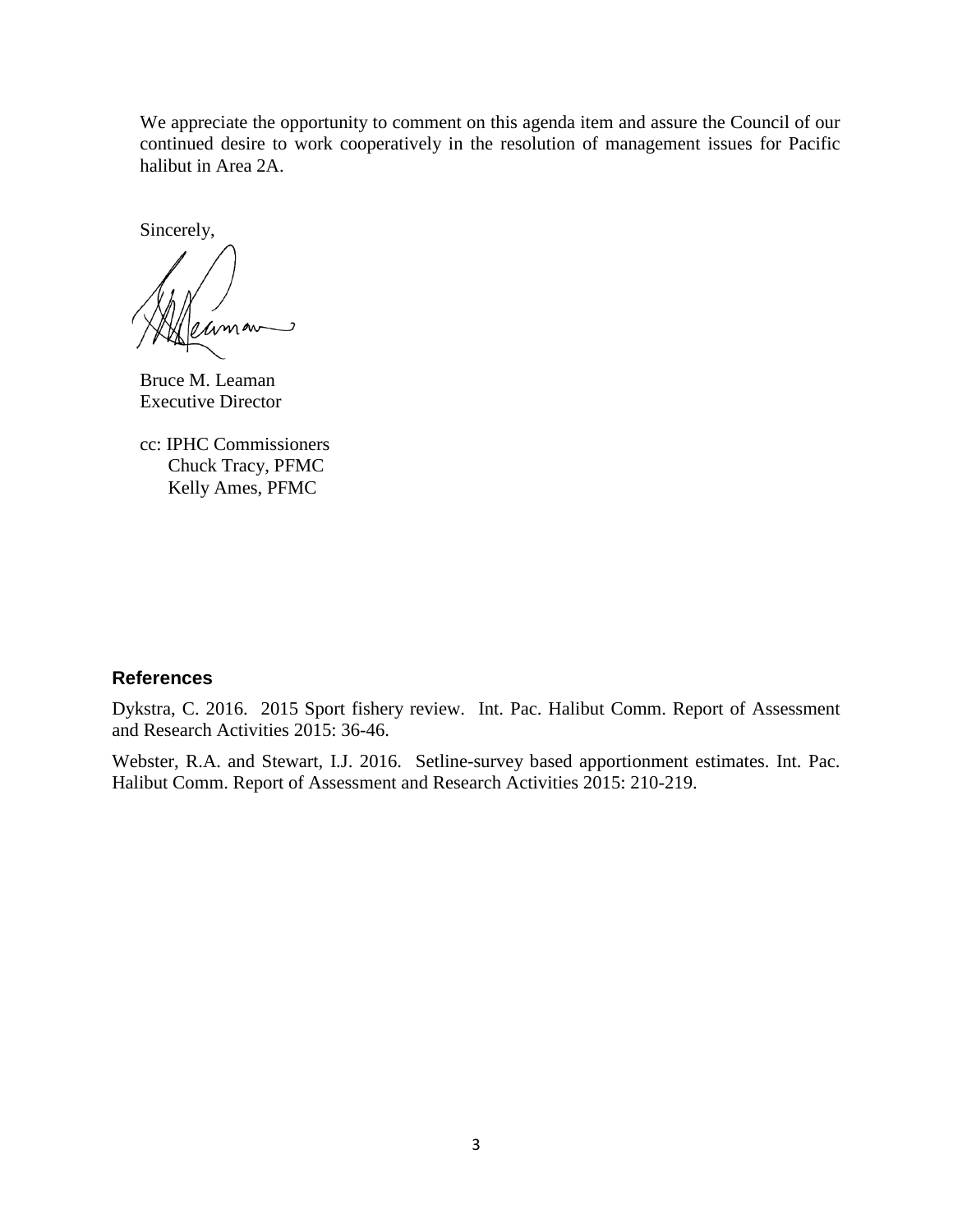

**Figure 1. IPHC Area 2A charter region catch rates (WPUE, lbs net/skate) from standardized setline surveys, 2004-2015. Note: IPHC Charter Regions do not match some State boundaries precisely.**